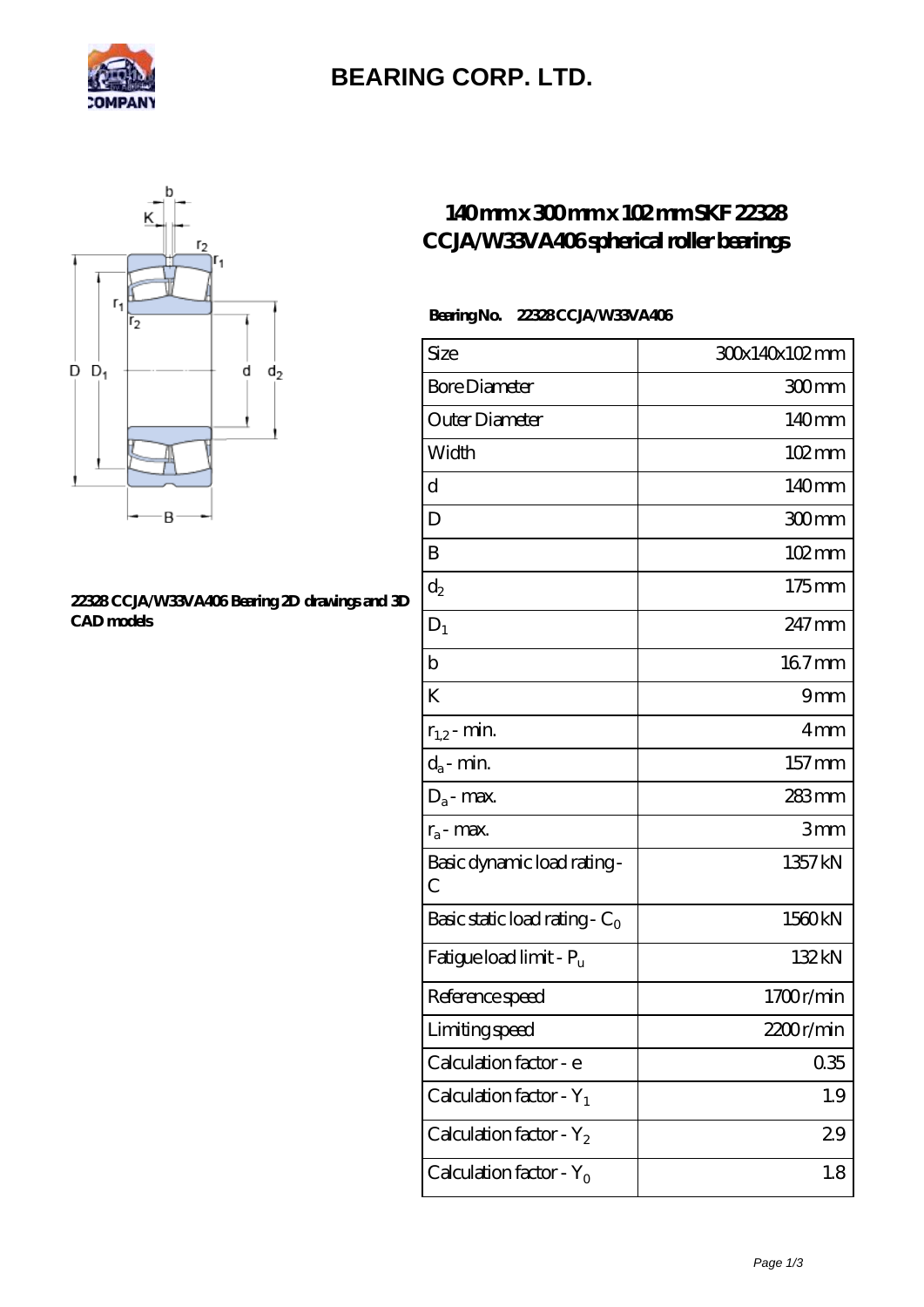

# **[BEARING CORP. LTD.](https://mamzellealacote.com)**

| Permissible rotational<br>acceleration (oil<br>lubrication) | 765g [m/s]                |
|-------------------------------------------------------------|---------------------------|
| Permissible linear<br>acceleration (oil<br>lubrication)     | $196g$ [m/s]              |
| Category                                                    | Roller Bearings           |
| Inventory                                                   | 0 <sup>0</sup>            |
| Manufacturer Name                                           | SKF                       |
| Minimum Buy Quantity                                        | N/A                       |
| Weight /Kilogram                                            | 36633                     |
| Product Group                                               | BO4311                    |
| bore diameter:                                              | $140$ <sub>mm</sub>       |
| maximum rpm:                                                | 2200RPM                   |
| outside diameter:                                           | 300mm                     |
| operating temperature<br>range:                             | Maximum of $+390^\circ$ F |
| overall width:                                              | 102mm                     |
| cage material:                                              | <b>Steel</b>              |
| bore type:                                                  | Straight                  |
| bearing material:                                           | Steel                     |
| outer ring type:                                            | Not Split                 |
| cage type:                                                  | Outer Ring Guided         |
| internal clearance:                                         | CO                        |
| precision rating                                            | Not Rated                 |
| closure type:                                               | Open                      |
| finish/coating                                              | <b>PTFE</b>               |
| lubrication hole type:                                      | Lubrication Groove & Hole |
| outer ring width:                                           | $102 \,\mathrm{mm}$       |
| dynamic load capacity:                                      | 1290kN                    |
| fillet radius                                               | 3mm                       |
| static load capacity.                                       | 1560kN                    |
| series                                                      | 223                       |
| $\mathrm{d}_2$                                              | 175mm                     |